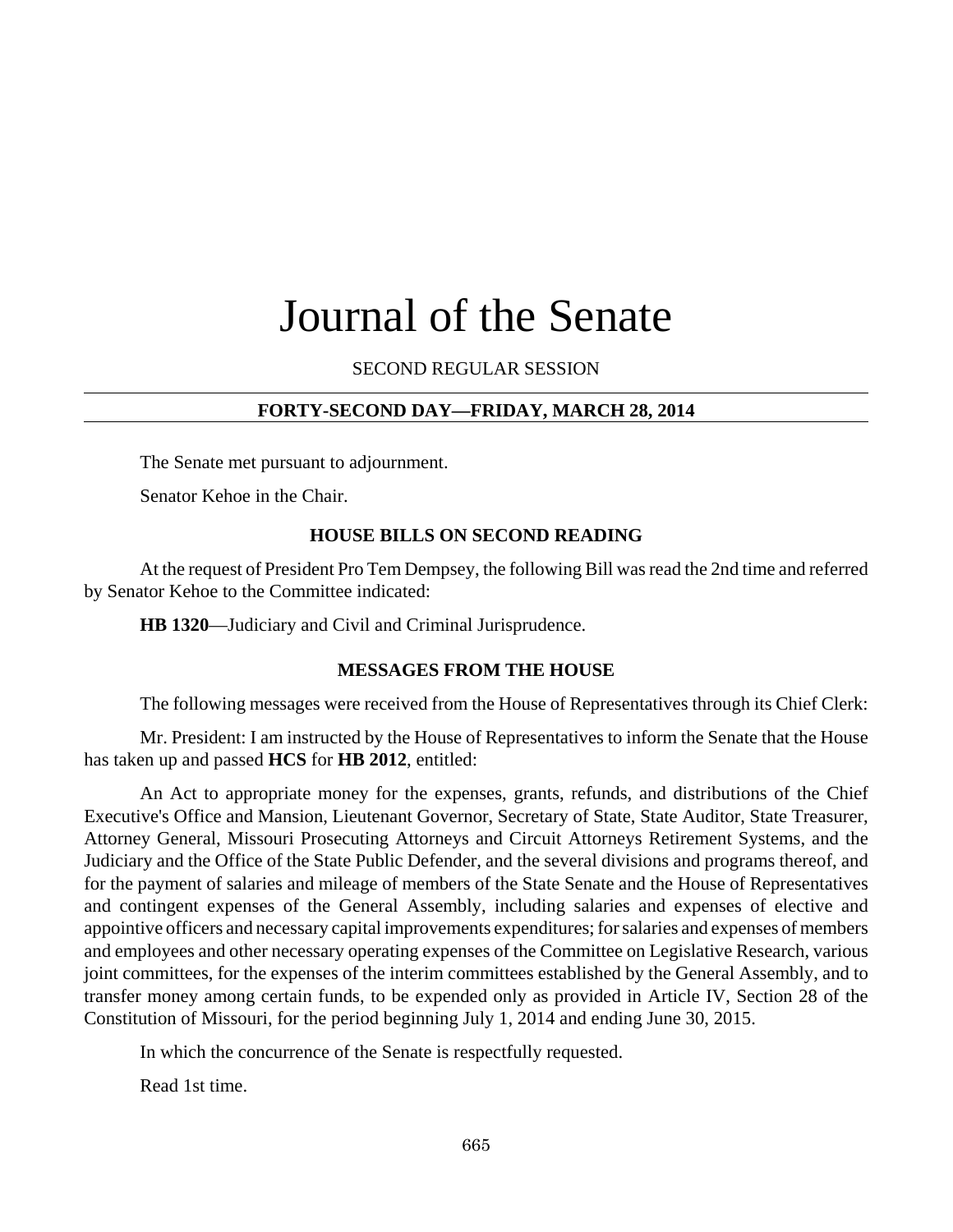Also,

Mr. President: I am instructed by the House of Representatives to inform the Senate that the House has taken up and passed **HCS** for **HB 2013**, entitled:

An Act to appropriate money for real property leases, related services, utilities, systems furniture, structural modifications, and related expenses for the several departments of state government and the divisions and programs thereof to be expended only as provided in Article IV, Section 28 of the Constitution of Missouri, and to appropriate money for capital improvements and the other expenses of the Office of Administration and the divisions and programs thereof, and to transfer money among certain funds for the period beginning July 1, 2014 and ending June 30, 2015; provided that no funds from these sections shall be expended for the purpose of costs associated with travel or staffing for the offices of the Governor, Lieutenant Governor, Secretary of State, State Auditor, State Treasurer, or Attorney General.

In which the concurrence of the Senate is respectfully requested.

Read 1st time.

On motion of Senator Kehoe, the Senate adjourned until 4:00 p.m., Monday, March 31, 2014.

## SENATE CALENDAR \_\_\_\_\_\_

## FORTY–THIRD DAY–MONDAY, MARCH 31, 2014  $\overline{\phantom{a}}$

## FORMAL CALENDAR

# HOUSE BILLS ON SECOND READING

HCS for HB 2001 HCS for HB 2002 HCS for HB 2003 HCS for HB 2004 HCS for HB 2005 HCS for HB 2006 HCS for HB 2007

HCS for HB 2008 HCS for HB 2009 HCS for HB 2010 HCS for HB 2011 HCS for HB 2012 HCS for HB 2013

## THIRD READING OF SENATE BILLS

SS for SCS for SB 666-Schmitt (In Fiscal Oversight) SB 727-Chappelle-Nadal (In Fiscal Oversight) SB 693-Parson (In Fiscal Oversight)

SS for SCS for SB 720-Justus (In Fiscal Oversight) SS for SB 673-Kehoe (In Fiscal Oversight)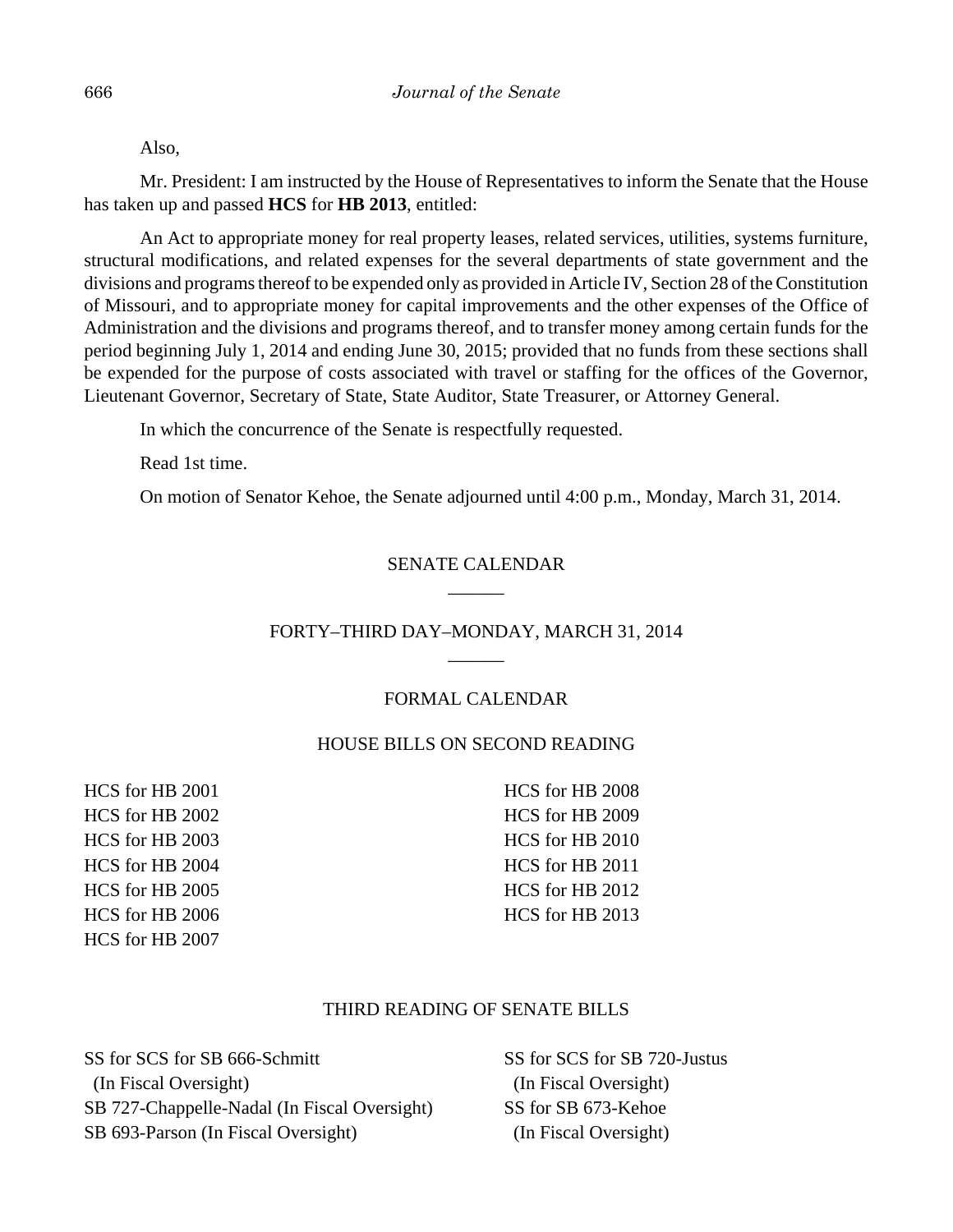SCS for SB 723-Parson SS#3 for SCS for SBs 509 & 496-Kraus

#### SENATE BILLS FOR PERFECTION

- 1. SB 708-Sifton
- 2. SB 782-Romine
- 3. SB 499-Keaveny
- 4. SJR 27-Schaaf and Dixon, with SCS
- 5. SB 490-Lager and Kehoe, with SCS
- 6. SB 674-Kehoe
- 7. SB 644-LeVota
- 8. SB 680-Curls, with SCS
- 9. SB 829-Kraus, with SCS
- 10. SB 584-Dixon
- 11. SB 777-Nieves, with SCS
- 12. SB 739-Romine, with SCS
- 13. SB 553-Emery, with SCS
- 14. SB 707-Wasson, with SCS
- 15. SB 785-Kehoe, with SCS
- 16. SB 818-Kehoe
- 17. SB 846-Richard
- 18. SB 628-Schaaf
- 19. SB 812-Parson
- 20. SB 729-Romine, with SCS
- 21. SB 774-Dempsey, with SCS
- 22. SB 555-Nasheed
- 23. SB 850-Munzlinger and Holsman, with SCS
- 24. SB 892-Kraus, with SCS
- 25. SB 809-Wasson, with SCS
- 26. SB 706-Cunningham, with SCS
- 27. SB 500-Keaveny
- 28. SB 695-Keaveny
- 29. SJR 26-Lager
- 30. SB 890-Kehoe
- 31. SB 754-Sater and Justus

#### INFORMAL CALENDAR

#### SENATE BILLS FOR PERFECTION

SB 491-Justus and Dixon, with SCS (pending) SB 501-Keaveny SB 518-Sater, with SCS, SA 2 & SA 1 to SA 2 (pending) SB 519-Sater, with SS & SA 1 (pending) SS for SB 543-Munzlinger SB 573-Munzlinger, with SCS SB 575-Dixon SB 589-Brown, with SCS, SA 2 & SA 1 to SA 2 (pending) SB 599-Kraus, with SCS & SA 2 (pending)

SB 663-Munzlinger, with SCS SB 692-Wasson, with SA 1 (pending) SB 712-Walsh, with SCS (pending) SB 734-Cunningham SB 741-Rupp and Parson SB 790-Dixon, with SA 3 & point of order (pending) SB 814-Brown SB 854-Wasson, with SCS SJR 25-Lager SJR 34-Emery SJR 42-Schmitt